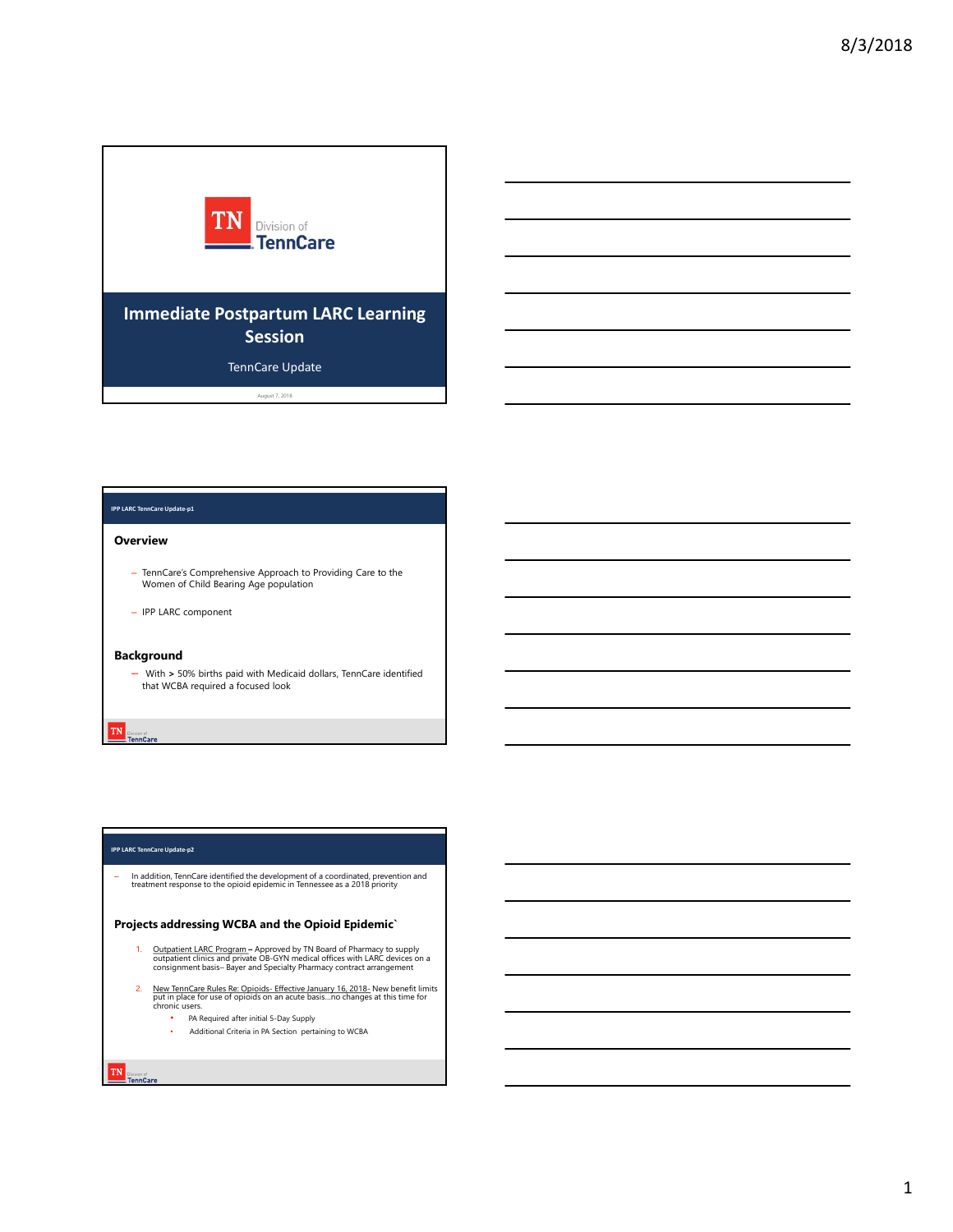



#### IPP LARC TennCare Update –p4

- Quarterly TennCare MCO -Pharmacy Services Meetings Pharmacy<br>Claims Data analysis of WCBA to identify those at risk
- 4. Pharmacy MTM Pilot Program Community, FQHCs, and Specialty pharmacists invited to participate
	- Pharmacists must obtain a TennCare Medicaid ID
	- Collaborative agreement with PCMHs and Health Link Homes (Behavioral Health)
	- Face-to-face initial interaction with enrollees
- appropriate treatment

### IPP LARC TennCare Update –p5

- 2017
- Figure 1994 and Continues and Continues Continues of the strategy and Control Control of Control Control Control Control Control Control Control Control Control Control Control Control Control Control Control Control Cont • Separate payment for all contraceptive devices, IUDs and implants, provided to TennCare enrollees during an inpatient labor and delivery stay

## Billing and Coding for IPP LARCs

2. Promotion the control of the covered outpatient with the control of the covered outpatient of the covered OUC phone of the covered CU of the covered CU of the covered CU of the covered CU of the covered CU of the covere ... In order to meet the definition of "covered outpatient drug" and<br>Q18. "...In order to meet the definition of "covered outpatient drug" and<br>therefore be eligible for rebates, amongst other requirements, there must be a direct reimbursement for the drug and it cannot be reimbursed as part of a bundled payment." [Emphasis added.]